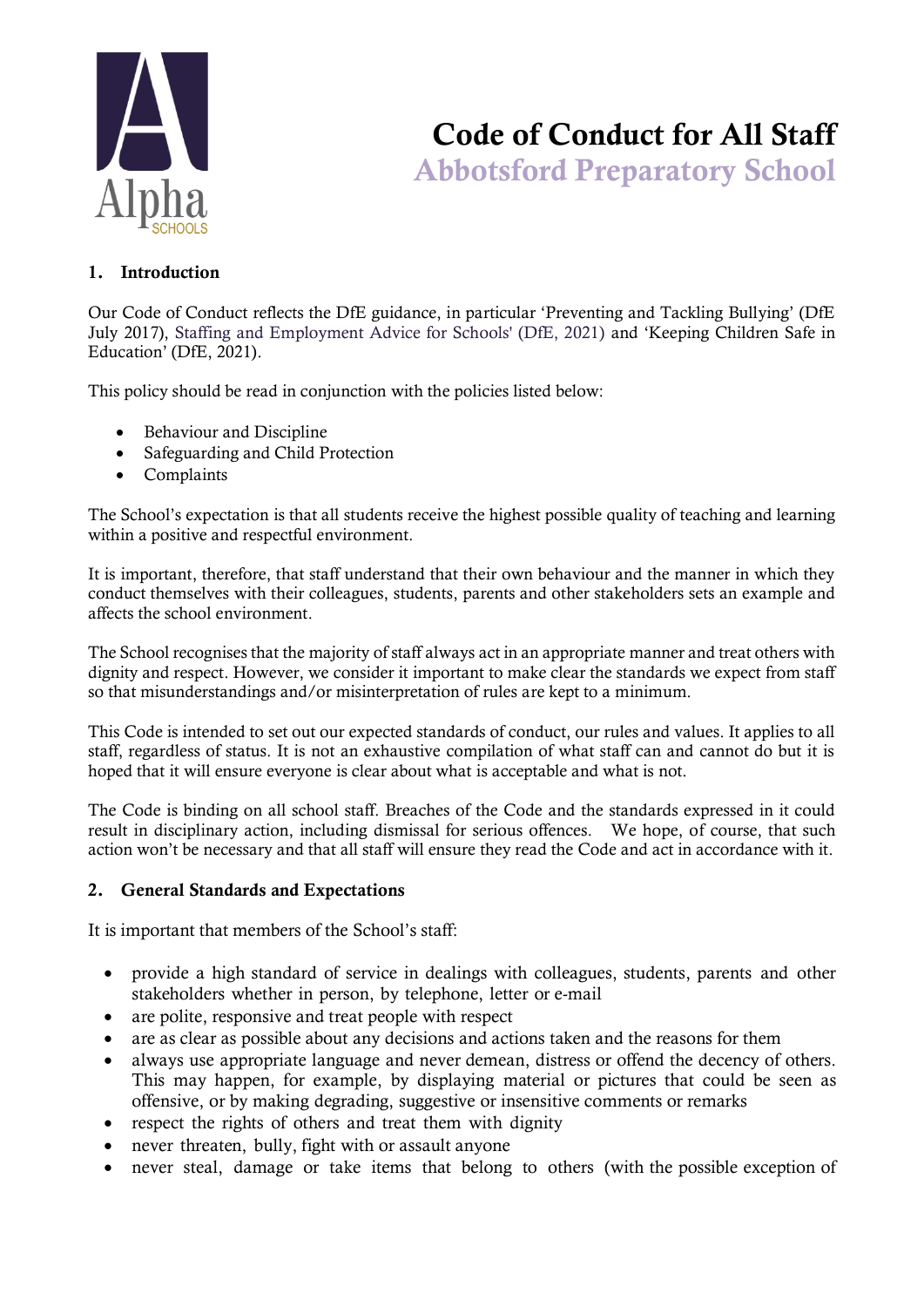item confiscation from students).

- hand lost property in to the office
- do not discriminate against, harass or victimise anyone met in the course of work, on any grounds, including the protected characteristics (Equality Act 2010):
	- o age
	- o race (which includes colour and ethnic / national origin)
	- o disability
	- o religion or belief
	- o gender
	- o gender reassignment
	- o pregnancy or maternity
	- o sexual orientation
	- o marital or civil partner status
	- o working on a temporary or part time basis
	- o Trade Union involvement

(Note that discrimination, harassment and victimisation include the use of language, making remarks, telling jokes, displaying materials or behaving in a way that may be interpreted as discriminatory, even if not directed at a particular individual[s])

- raise any concerns about inappropriate behaviour by students, parents or colleagues, or about the internal workings of the School by following the appropriate procedure
- promote the School's vision, ethos and values
- comply with school policies and any other rules, regulations or codes that apply to work and the workplace
- do not make public statements about the School without first obtaining authorisation from the Head
- avoid actions that may discredit the School or bring it into disrepute, this explicitly includes the expression or promotion of partisan views in personal conduct or delivery of the curriculum
- ensure they are not under the influence of alcohol during working hours. (The Head will decide if it is appropriate for alcohol to be made available at staff parties/social events)
- do not abuse drugs
- do not disclose or misuse confidential information
- do not engage in, or encourage, gossip, rumour or innuendo

# 3. Management and Staff Relations

An atmosphere of mutual confidence, trust and respect between managers and staff is essential to achieving the School's aims and targets and providing a high quality of teaching and learning.

Members of staff should:

- Promote the School in a positive manner
- Work reliably and in accordance with the School's policies and practices as well as any other rules and regulations that apply to your work and/or the workplace
- Carry out any reasonable instructions given to you by your manager and/or Head
- Recognise that they are part of a team and that everyone should be working together to achieve similar aims for the benefit of students

Managers should, in addition: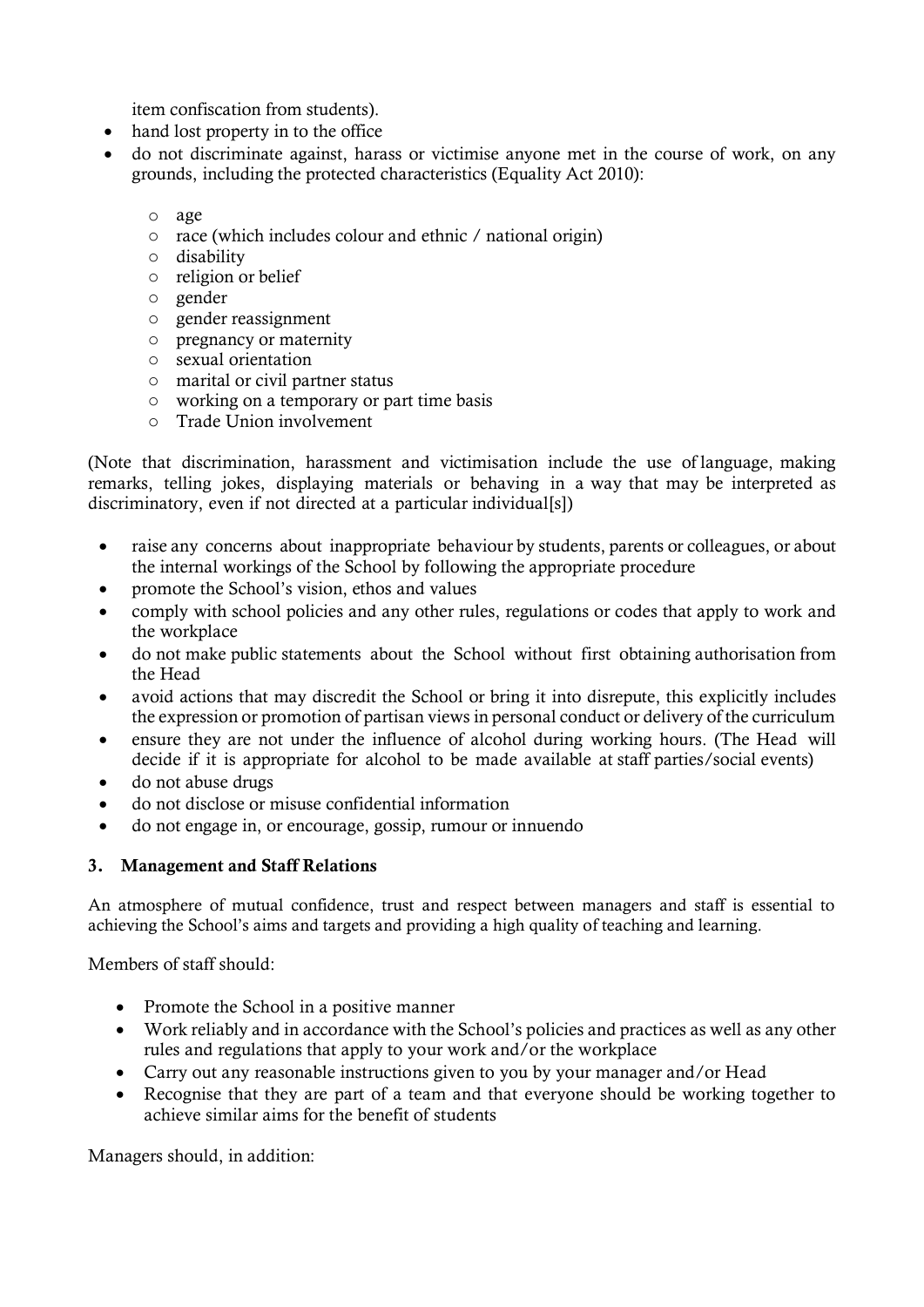- Support and assist staff to carry out their work properly, including the implementation of the School's Induction Process for all new staff
- In dealings with staff, act in accordance with the relevant local and national conditions of employment/service
- Give feedback and advice on areas for further development to assist staff in meeting objectives
- Aim to develop staff to meet current and future needs of the School
- Consider constructive suggestions for improvements to working practices and standards
- Treat all staff fairly, consistently and with dignity
- Provide a safe and healthy working environment free from discrimination and harassment

#### 4. Reporting Malpractice and Improper Conduct

Most problems and concerns within the workplace can be fairly easily resolved, often informally. Sometimes it is necessary to use a more formal route, such as the School's Grievance Procedure. Very occasionally, however, more serious issues may arise involving, for example, unlawful conduct, financial malpractice, corruption, health and safety issues or other actions, which are not in the best interests of the students or the School.

Staff may be worried about raising serious issues, perhaps concerned that one may be mistaken, that one may lose one's job or otherwise suffer some form of retribution as a result. However, t h e S c h o o l actively encourages an atmosphere to enable you to raise concerns about malpractice at an early stage, in the right way. Provided that you are acting in good faith, the School will protect you from victimisation or other detriment, even if you are mistaken about the matter. However, raising unfounded allegations maliciously would be viewed as a disciplinary matter.

Prior to raising a concern, staff should please note:

- Professional Association or Trade Unions may have in place a Code, or rules, which set out how members should behave in relation to raising concerns involving colleagues and/or in relation to dealings with colleagues in general. Staff are advised, if they are members of such an association, to familarise themselves with any such Code or rules or contact their Union for further advice
- Where concerns relate to a child protection issue, action should be taken in accordance with the Safeguarding and Child Protection Policy

#### Low Level Concerns

Even 'lower level' concerns and allegations that do not meet the harms test should be addressed separately. It is critical that these are shared with the DSL and Safeguarding Team: this will create and embed a culture of openness, trust and transparency in which the school's values and expected behaviour are set out are constantly lived, monitored and reinforced. Low-level concerns should be reported to the DSL and Safeguarding Team, the same as if they met the harms test. Reports about supply staff and contractors should be notified to their employers so that any potential patterns of inappropriate behaviour can be identified. When a low-level concern has been raised by a third party, the Head/DSL will collect as much evidence as possible by speaking (where possible) with the person who raised the concern, to the individual involved and to any witnesses. Reports of low-level concerns will be recorded in writing, with details of the concern, the context in which it arose and action taken. The name of the person reporting should be noted, respecting wishes to remain anonymous as far as reasonably possible. Records of low-level concerns are reviewed so that potential patterns of concerning, problematic or inappropriate behaviour can be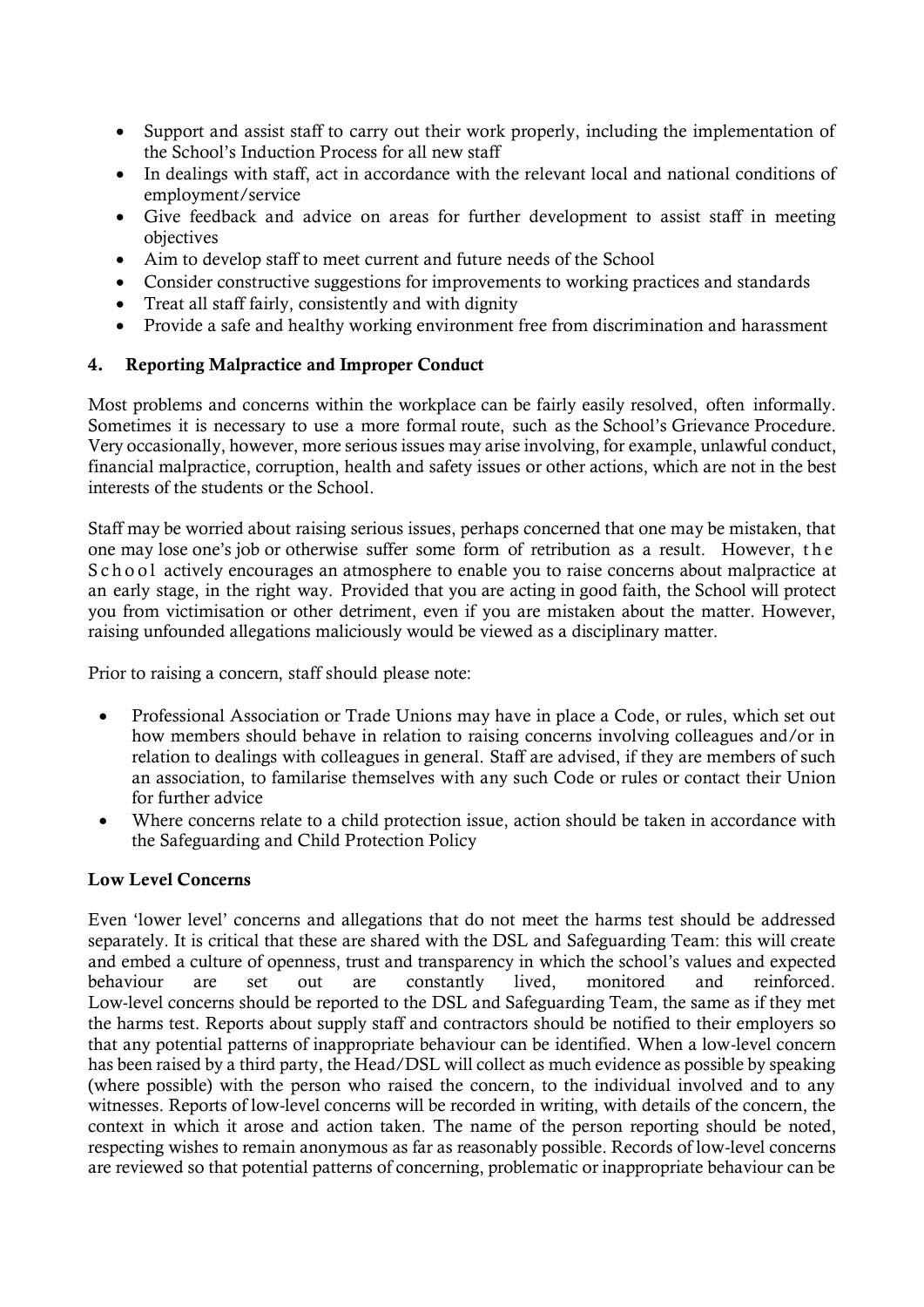identified and responded to. Where a pattern of behaviour is identified, the school will decide on a course of action. This might be internal disciplinary procedures, or referral to the LADO if the harms threshold is met. The school will consider if any wider cultural issues in school that enabled the behaviour to occur and if appropriate policies could be revised or extra training delivered to minimise the risk of recurrence. The rationale for all decisions and actions taken must be recorded.

# 5. School Policies and Procedures

All members of staff must comply with the School's policies and procedures. Policies are available on request from the Head.

# 6. Dealings with Students

Members of staff are expected to:

- Work towards and encourage the highest possible level of achievement for all students
- Value and respect all students equally, treating them in a polite, positive, responsive and considerate manner
- Apply the School's Behaviour and Discipline Policy as situations demand in order to encourage and develop appropriate behaviours
- Ensure that items confiscated from students are left in a safe place, ideally labelled and locked away. Parents/guardians should be informed about when items will be returned
- Act in accordance with the School's Safeguarding and Child Protection Policy
- Ensure that professional boundaries are not breached and behaviour that could be misinterpreted or otherwise leave one vulnerable to allegations of inappropriate behaviour should be avoided

# 7. Health and Safety

The School's aim is to promote good health and ensure safe working practices for staff, students, parents, other stakeholders and visitors. Staff of the School also have a legal responsibility to contribute to a safe working environment. Failure to accept this responsibility may put themselves and/or others at risk. Staff should ensure that they:

- read and understand the School's Health and Safety Policy
- comply with Health and Safety Regulations and use any safety equipment and protective clothing supplied by the School
- comply with any hygiene requirements
- comply with any accident reporting requirements
- never act in a way which might cause risk or damage to any other members of the school community, or visitors.

# 8. Appearance and Dress

It is expected that staff:

- when at work, or representing the School, ensure that their appearance is neat and clean
- always dress in a manner which is appropriate to their role and the circumstances or setting in which they work
- remember that they are a role model for students and their appearance and dress should reflect this important and unique position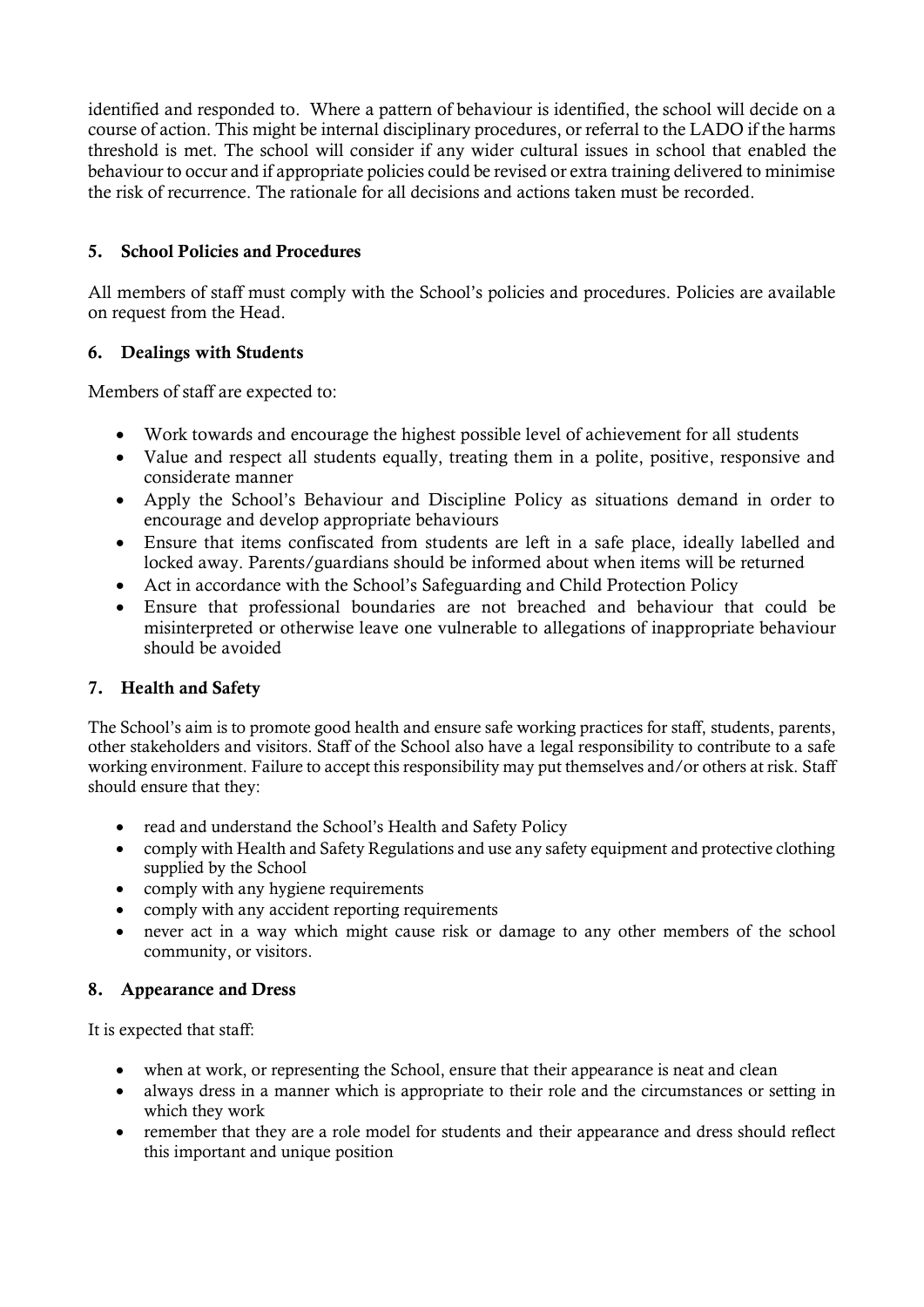• do not dress in a way that may cause embarrassment to students, parents, colleagues, other stakeholders, or visitors. (for example: consider the appropriateness of T-Shirts with slogans).

Ultimately, it will be for the Head to decide whether a member of staff's appearance and/or dress is appropriate or not.

The Head must ensure that the rights of employees to dress as they please, and in accordance with their principles and beliefs, is balanced with the need for the School to promote a suitable image to its stakeholders. At all times, care will be taken not to discriminate in relation to appearance and dress requirements.

#### 9. Hours of Work and Attendance

It is important that all staff are in school at their agreed starting time and do not leave before their agreed finishing time. Bad timekeeping and poor attendance have an adverse effect on students' education, increases costs and causes disruption for others.

It is recognised that the majority of staff are punctual and do not take time off without good cause or obtaining prior permission.

Our expectations are that staff:

- attend work in accordance with your contract of employment and associated terms and conditions in relation to hours, days of work and holidays
- Wherever possible, make routine medical and dental appointments outside of working hours or during holidays. The only exceptions to this requirement will be in the event of an emergency or particular difficulty, in relation to hospital appointments (which are rarely negotiable) or to attend for ante-natal care if you are pregnant. Pregnant employees are entitled to paid time off for antenatal appointments. In any circumstances, however, staff should agree time off with the Head at the earliest opportunity to ensure that adequate cover arrangements can be made
- taking leave without permission will be subject to disciplinary action.

#### 10. Sickness Absence

All staff are expected to follow The School's absence reporting procedure when they are absent from work due to illness or injury. This procedure includes notification as early as possible on the first day of absence, keeping the School informed where absence continues, requirements for the provision of medical certificates and procedures on return to work.

#### 11. Sensitive Information and Confidentiality

It is expected that staff will use sensitive information properly and have due respect for confidentiality.

If staff have access to such information, they should ensure that they:

- know what information the School treats as confidential (check with the Head if you are unsure)
- know who is entitled to have access to what information (check with the Head if you are unsure)
- are responsible and professional in using and allowing access to personal information on students, parents, staff, governors and any others
- use personal information in line with the principles of the Data Protection Acts. Such data must: o be obtained lawfully and fairly
	- o be held only for specified and lawful purposes
	- o be relevant and just sufficient for those purposes
	- o be used or disclosed for no other purpose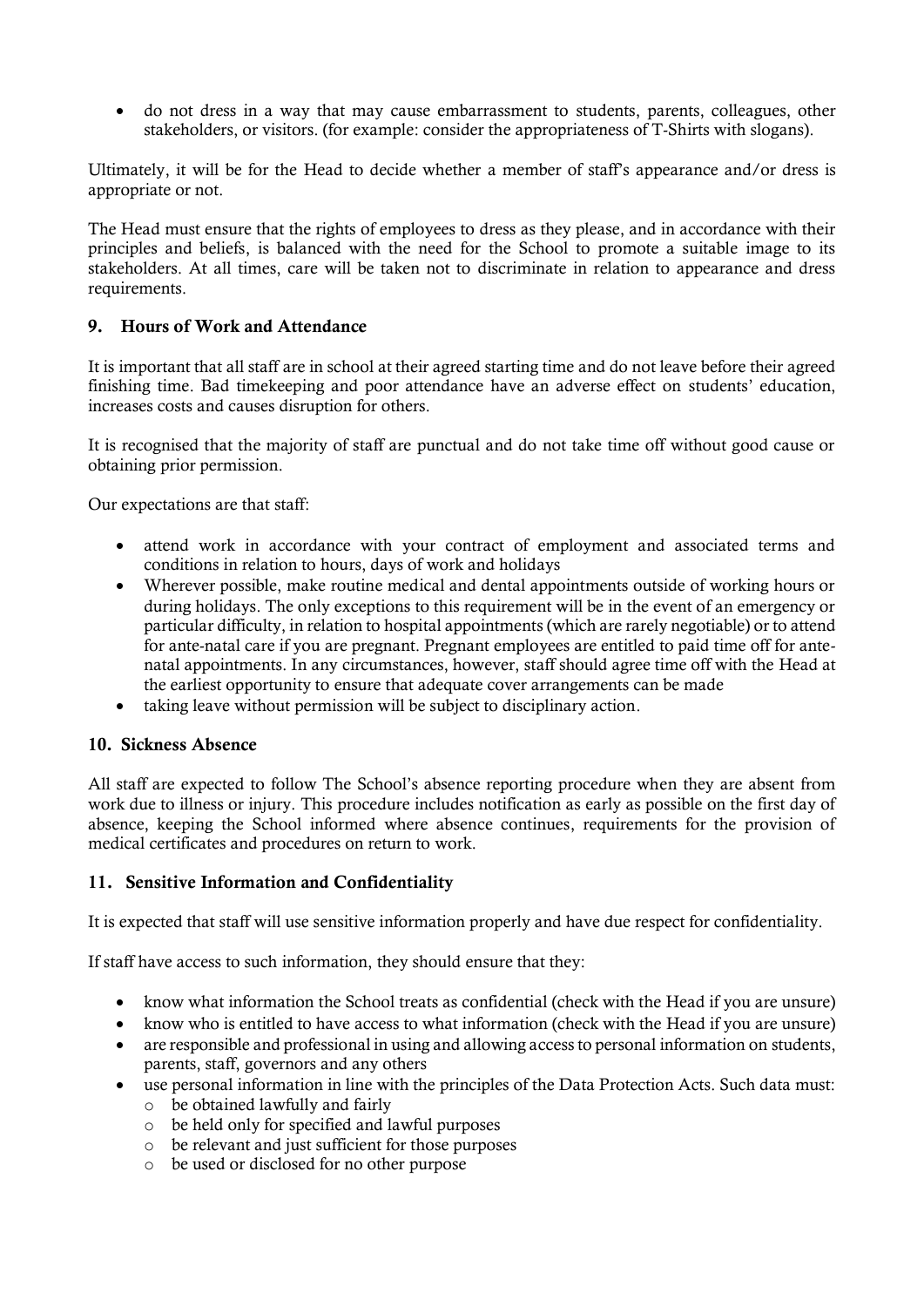- o be accurate, up to date, and kept only as long as is necessary
- o be held securely to prevent unauthorised access or tampering
- o be available for inspection and correction by the person it is about
- o not be transferred to countries outside the UK without adequate protection.

#### 12. Use of School Resources

School communications systems and equipment, including electronic mail and Internet systems, along with their associated hardware and software, are for official and authorised purposes only. The Head may authorise personal use which:

- does not interfere with the performance of professional duties
- is of reasonable duration and frequency
- serves a legitimate school interest, such as enhancing professional interests or education
- does not overburden the system or create any additional expense to the School. The Head should carefully consider discretionary use for any other purpose.

Staff are expected to conduct themselves honestly and appropriately on the Internet, and respect the copyrights, software licensing rules, property rights, privacy and prerogatives of others.

Internet users are prohibited from transmitting or downloading material that is obscene, pornographic, threatening, racially or sexually harassing, or in any way contravenes the Equal Opportunities Policy. Chat rooms may not be visited, nor sites known to contain offensive material.

The keeping of a personal diary/blog on the Internet (whether at school or at home) where reference is made to the School without authorisation is not acceptable as such usage could cause harm to the reputation of the School and may undermine the confidence of parents.

Staff should not post photos of staff events on Facebook without getting consent from those featured in pictures.

# 13. Keeping Within the Law

Staff are expected to operate within the law. Unlawful or criminal behaviour, at work, or outside work, may lead to disciplinary action, including dismissal, being taken against you. You must ensure that you:

- Uphold the law at work
- Never commit a crime away from work which could damage public confidence in you or the School, or which makes you unsuitable for the work you do. This includes, for example:
	- $\circ$  Submitting false or fraudulent claims to the Council or other public bodies (for example, income support, housing or other benefit claims)
	- o Breaching copyright on computer software or published documents
	- o Sexual offences which will render you unfit to work with children or vulnerable adults
	- o Crimes of dishonesty which render you unfit to hold a position of trust.
- Write and tell the Head immediately if you are charged with, or convicted of, any crime whilst you are employed at The School. (This includes outside of your working hours). The Head and/or governors would then need to consider whether this charge or conviction damages public confidence in The School or makes you unsuitable to carry out your duties.

#### **14.** Childcare Disqualification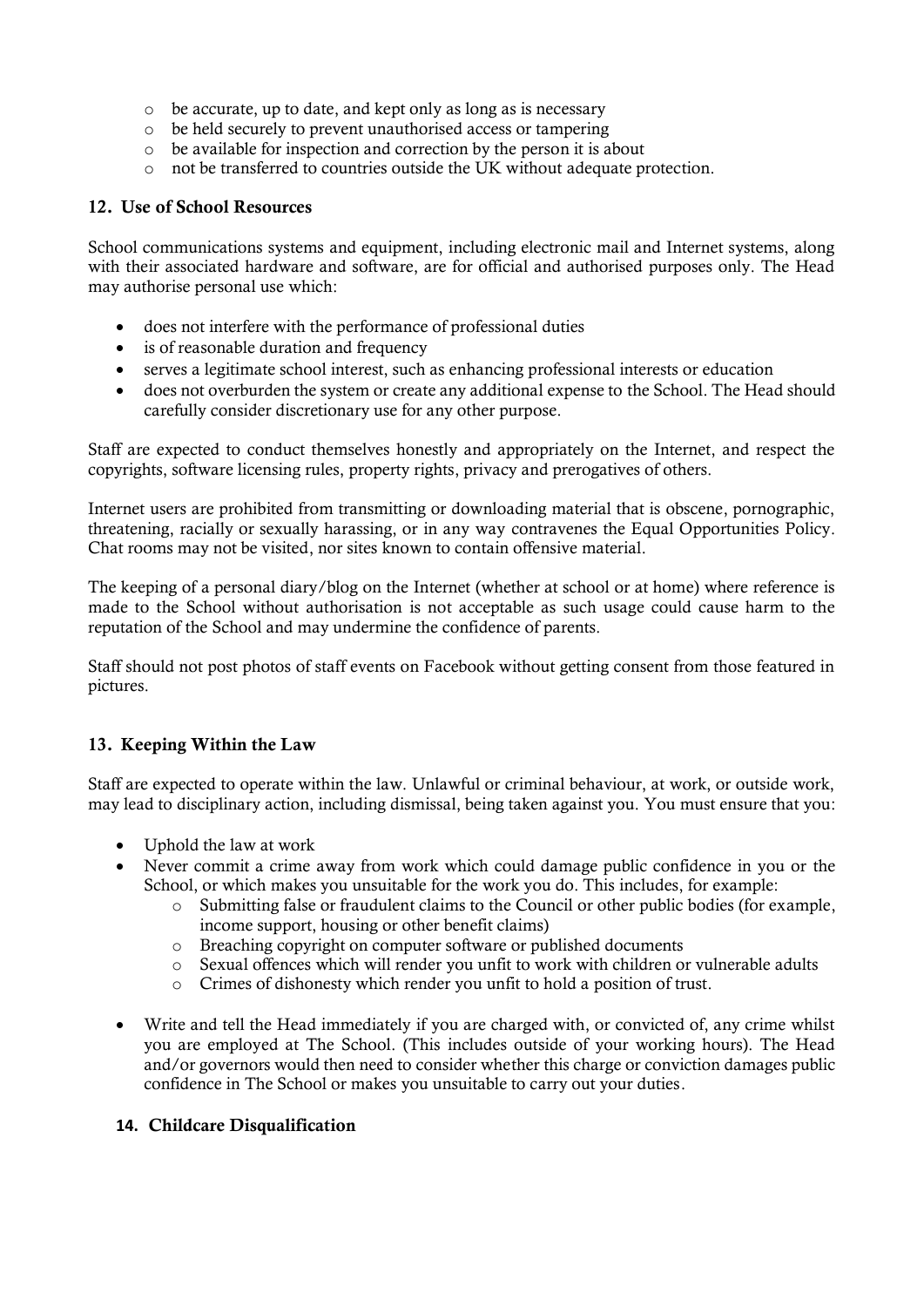Childcare disqualification is an additional requirement to the general child safeguarding arrangements provided under the Disclosure and Barring Service (DBS) regime, which apply to all children. The childcare disqualification arrangements apply to staff working with young children in childcare settings. The arrangements predominantly apply to individuals working with children aged 5 and under (including Reception classes) and also apply to those working in wraparound care for children up to the age of 8, as well as those involved directly in the management of such provisions.

The criteria for disqualification under the 2006 act and the 2018 regulations include:

- inclusion on the Disclosure and Barring Service (DBS) Children's Barred List
- being found to have committed certain violent and sexual criminal offences against children and adults which are referred to in regulation 4 and Schedules 2 and 3 of the 2018 regulations (note that regulation 4 also refers to offences that are listed in other pieces of legislation)
- certain orders made in relation to the care of children which are referred to in regulation 4 and listed at Schedule 1 of the 2018 regulations
- refusal or cancellation of registration relating to childcare (except if the refusal or cancellation of registration is in respect of registration with a child minder agency or the sole reason for refusal or cancellation is failure to pay a prescribed fee under the 2006 act (regulation 4(1) of the 2018 regulations)), or children's homes, or being prohibited from private fostering , as specified in paragraph 17 of Schedule 1 of the 2018 regulations
- living in the same household where another person who is disqualified lives or is employed (disqualification 'by association') as specified in regulation 9 of the 2018 regulations (note that regulation 9 only applies where childcare is provided in domestic settings, defined as 'premises which are used wholly or mainly as a private dwelling' in section 98 of the act, or under a domestic premises registration, including non-domestic premises up to 50% of the time)
- being found to have committed an offence overseas, which would constitute an offence regarding disqualification under the 2018 regulations if it had been committed in any part of the United Kingdom
- The above list is only a summary of the criteria that lead to disqualification. Further details about the specific orders and offences, which will lead to disqualification, are set out in the 2018 regulations.

If you, as a member of staff, fall under the criteria of the childcare disqualification, it is your duty to inform the Head of any such information that may mean that you are disqualified under the 2018 'Disqualification Under the Childcare Act' regulations. All personal and sensitive information will be stored and destroyed fairly and lawfully.

For the full statutory guidance and further information, please read [here.](https://www.gov.uk/government/publications/disqualification-under-the-childcare-act-2006/disqualification-under-the-childcare-act-2006)

#### 15. Disciplinary Procedure

A disciplinary procedure is a formal way for an employer to deal with an employee's misconduct or capability. There are varying levels of procedure depending on the gravity of the situation. For disciplinary procedures following safeguarding matters, please refer to the Safeguarding and Child Protection policy.

Before starting a disciplinary procedure, it will be investigated as to whether the problem can be resolved in an informal way. This can often be the quickest and easiest solution. Informal resolution of the issue may occur with a private discussion, agreeing improvements to be made or by setting up a training or development plan, if there is a performance issue.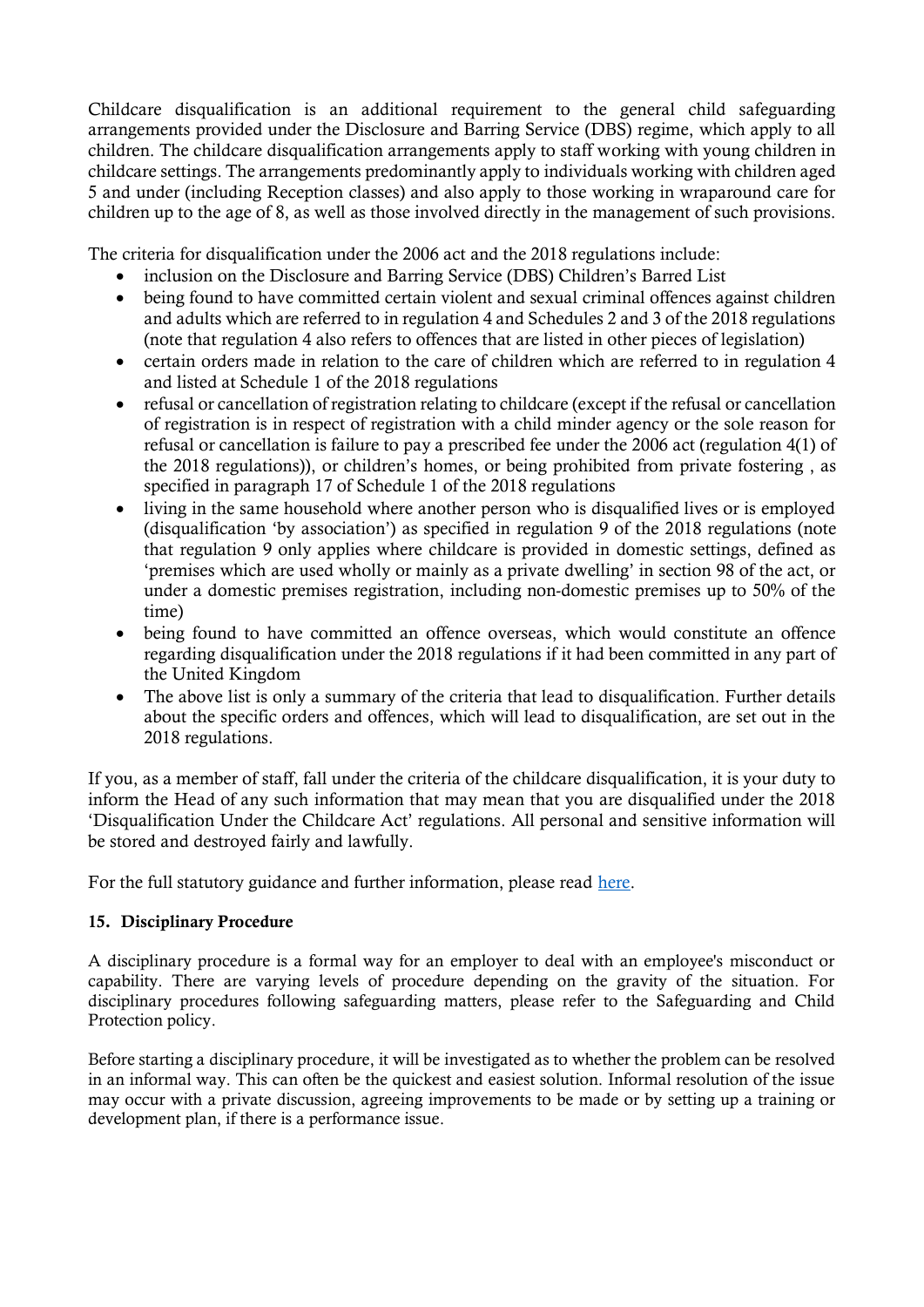In the case of gross misconduct, an investigation will be carried out and the full disciplinary procedure will be followed.

In exceptional circumstances consideration may be given to removing a member of staff from their place of work (i.e. suspension) at the outset of the investigation or at any stage during the course of the investigation. Suspension may be considered at any stage. Suspension is a neutral act, not a disciplinary sanction and the employee will receive normal pay. Where possible an alternative should be found to suspension. This could include alternative duties/locations or removal from contact with students.

Members of staff have the right to be accompanied at a disciplinary hearing by either (up to) two trade union representatives or one work colleague. It is the responsibility of the member of staff to arrange their own accompaniment and to inform the relevant person conducting the meeting that they are to be accompanied and by whom.

At any disciplinary hearing or appeal hearing the member of staff will have the right to:

- produce written statements and bring witnesses (All written statements shall be circulated to all parties at least 3 days in advance of the hearing)
- ask questions of any witnesses present
- present his/her case (or be represented by up to two trade union representatives or one work colleague) prior to the decision being made whether or not to issue the warning or to dismiss.

The member of staff will be given sufficient information about the allegations to enable them to answer the case at the hearing together with all documentary evidence to be presented by the management side during the hearing. The hearing will be conducted either by the Head or the Directors.

No employee will be dismissed for a first breach of discipline except in the case of gross misconduct, when the penalty may be dismissal without notice and without pay in lieu of notice. Except for gross misconduct, a member of staff dismissed by reason of disciplinary action shall be given notice based on their terms and conditions of employment.

The following decisions may be issued by a governing body panel or Head at a disciplinary hearing; The decision to issue no formal sanction.

- Level 1 warning may be given where the case is of sufficient importance or seriousness to bring to the attention of the employee formally. The time limit for this sanction shall be 6 months (excluding the summer break from the date of the decision).
- Level 2 warning, may be given where the case has already involved a first warning and insufficient improvement has been made, where further misconduct has occurred, or where the case is of sufficient importance or seriousness to bring to the attention of the member of staff formally. The time limit shall be 9 months (excluding the Summer Break) from the date of the decision.
- Level 3 warning, may be given where the case has already involved a first warning and insufficient improvement has been made, where further misconduct has occurred, or where the case is of sufficient importance or seriousness to bring to the attention of the member of staff formally. This level of sanction may also be issued where a determination of gross misconduct may not warrant dismissal for example due to mitigating circumstances. The time limit for this sanction shall be 12 months (excluding the Summer Break) from the date of the decision. For the purposes of future disciplinary action, breaches of discipline will be disregarded after the specified time period of satisfactory conduct. However, the fact that the employee has been subject of disciplinary action will form part of that person's employment record. The following disciplinary sanction can only be issued by a Director, unless the Directors have delegated this authority to the school's Head.
- Level 4 Dismissal. An employee is likely to be dismissed where the case has already involved a final warning and insufficient improvement has been made or where further misconduct has occurred or where the case.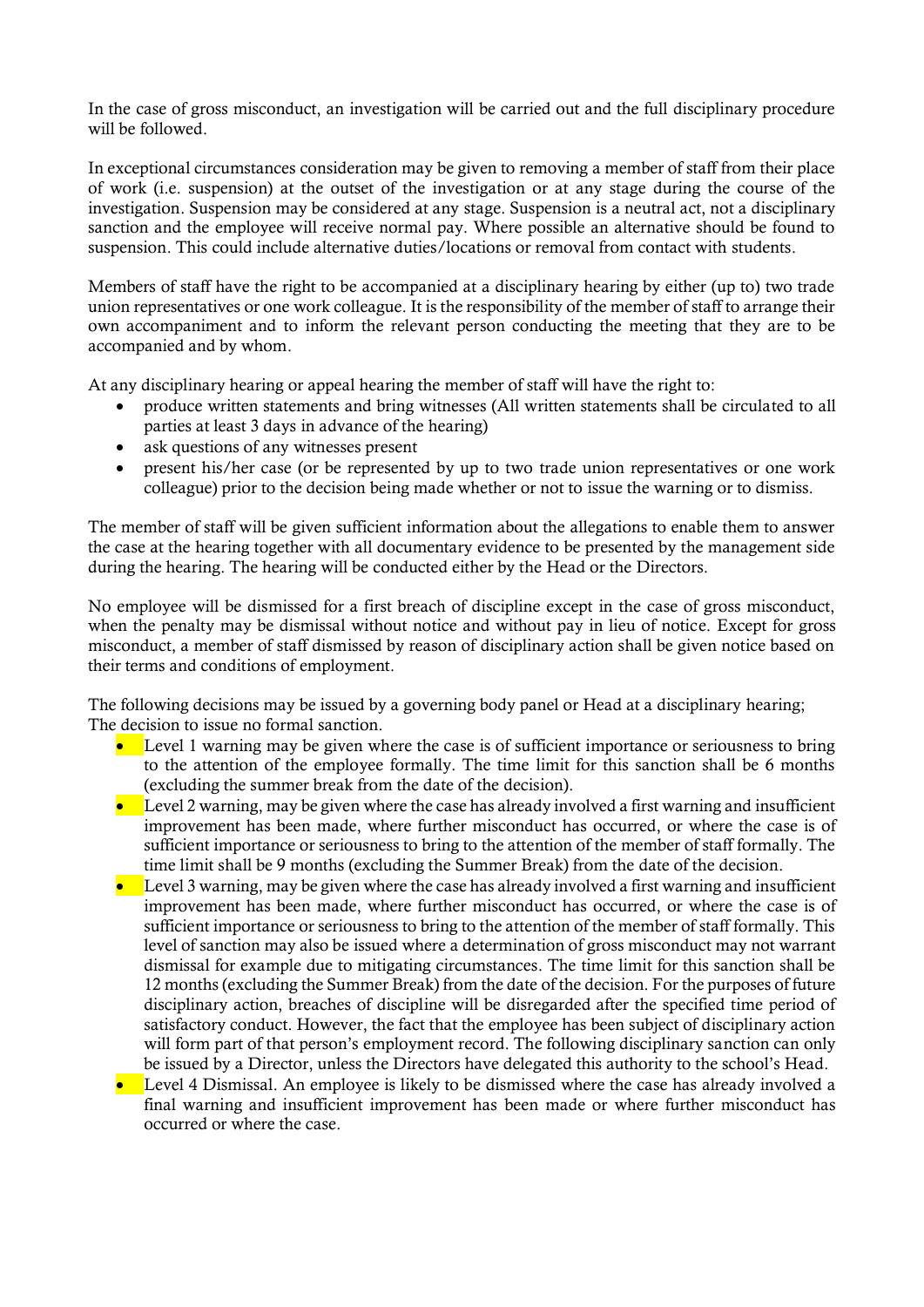A letter detailing the decision will be given to the member of staff within 10 working days of the date of the disciplinary hearing taking place or sooner where possible and a copy placed on the member of staff's personnel file, if a warning is issued.

#### **16.** Grievance Procedure

The grievance procedure is designed to ensure that concerns, problems and complaints arising in the course of employment can be raised and resolved quickly and in a fair and reasonable manner. The grievance procedure exists to provide a mechanism for employees to raise concerns. Any vexatious, malicious, trivial or excessively unreasonable complaint will not be heard under the grievance procedure. Confidentiality should be maintained by all those involved, including the member of staff, at all stages throughout the procedure by ensuring that only those people who need to know have access to details e.g. trade union representative or work colleague. Written records of issues will be treated as confidential and kept no longer than is necessary.

If an employee has a complaint that involves another employee or other employees, they must initially try to resolve the matter by direct approach to the employee or employees involved.

All parties should attempt to seek informal resolution by talking through the issue e.g. as part of day-today management, routine meetings between individuals and the SLT or informal meetings between employees and/or the SLT. An employee can request an informal meeting with the SLT if they have not had an opportunity to raise their concern.

All parties should consider mediation if the complaint involves conflict or disagreement between employees or between the SLT and an employee. Mediation is a voluntary process where an independent mediator helps two or more people in dispute to attempt to reach an agreement. It requires agreement from both the employee bringing the complaint and the employee complained about. The role of the mediator is completely impartial – they would have had no previous contact with the parties and no previous involvement in the case. Mediation can be used at any stage of the grievance procedure however it is essentially an 'informal' process, so it is often used prior to formal procedures. If mediation is used during the formal stages, the grievance procedure should be suspended whilst mediation is being used as an appropriate method of resolving the dispute.

If the employee is still dissatisfied after informal resolution has been fully explored, they may proceed to the formal stage of the procedure.

To raise a formal grievance an employee must submit a written statement to the Head without unreasonable delay, (as long as the Head is not the subject of the grievance). The written statement must set out the nature of the grievance and detail how the employee would like the grievance to be resolved. The line manager or Head should arrange for a formal grievance meeting to be held without unreasonable delay, after a grievance has been received. In the event that the Head is the subject of the grievance, the written statement should be submitted to the Directors of the school. The Directors will investigate the grievance following the procedure. If the grievance is against one of the Directors, the employee should submit his/her grievance in writing to the Directors, who will then arrange for the matter to be investigated without unreasonable delay by an alternative appropriate individual, who will investigate the grievance following the procedure.

Consideration should be given to adjourning the grievance meeting for any investigation that may be necessary, and the investigation should be carried out without unreasonable delay. The meeting should then be rearranged without unreasonable delay and within a timescale agreed with the employee. once the investigation is completed, the Head or manager will meet with the employee to confirm the findings and outcome. This will be followed up in writing and include the right of appeal. The letter will be sent within seven days of the outcome meeting.